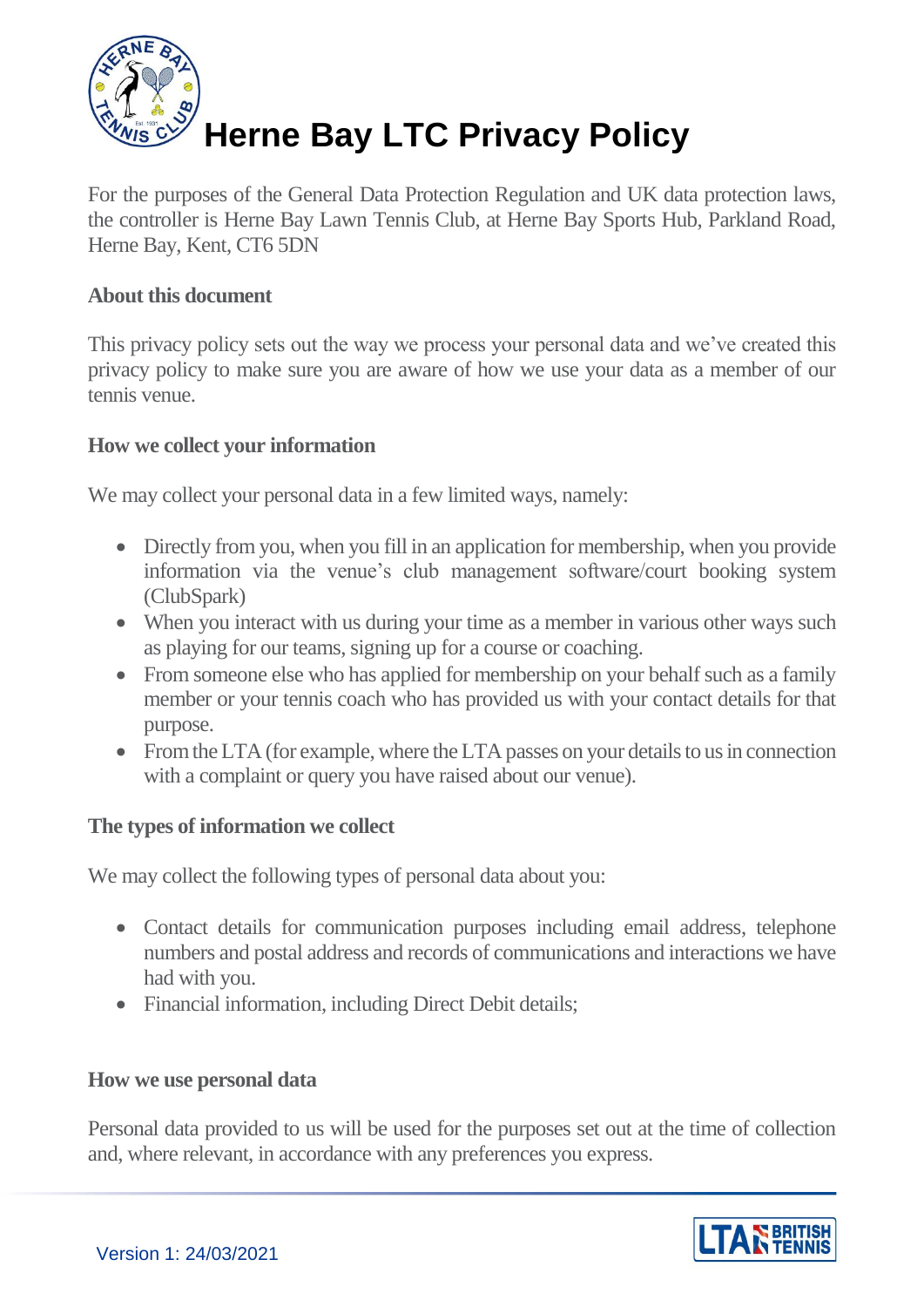

More generally, we will use your personal data for the following purposes:

- Administration of your venue membership, including:
	- o informing you about court facilities/opening hours;
	- o taking payment of membership fees;
- Fulfillment of orders for services such as court bookings;
- Administration of the Wimbledon ballot;
- Where this is necessary for honouring a contract (including any written terms and conditions relating to your membership) with you;
- Research and statistical analysis about who is playing tennis in our venue;
- Communication about our venue activities that may be of interest to you;
- Sharing with other teams for club team members playing in matches.
- Storing your details on the software platform we use for our online venue member management database / court booking system(ClubSpark). Please note that your own use of the software or system is subject to the Terms and Conditions and Privacy Policy published on that site;
- Where this is necessary for our legitimate interests (for example in increasing use of our venue's facilities and participation in the game generally);

### **Your marketing preferences**

We will always respect your wishes as regards the type of communications you want to receive from us and how you want to receive them. There are some communications, however, that we will need to send you regardless of your marketing preferences in order for us to fulfill our contractual obligations to you as a member of our venue. Examples of these essential service communications are:

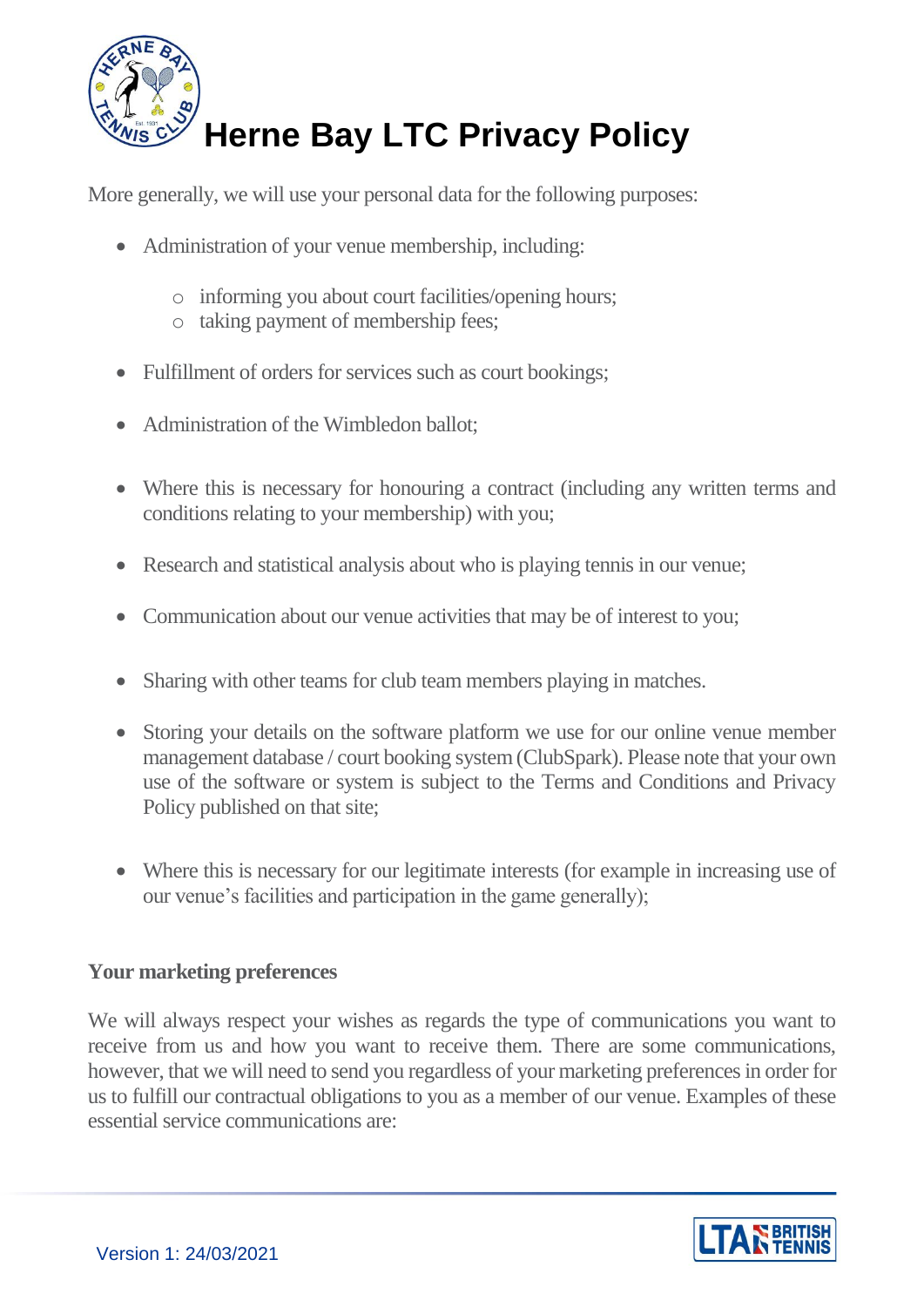

- Records of transactions, such as payment receipts or Direct Debit confirmations (as applicable).
- Membership related mailings such as your membership renewal reminder, notices of formal meetings and information about venue closures, holiday opening hours and special events.

You are in control of how we communicate with you. You can update your choices and/or your contact details on ClubSpark.

# **Sharing your information with others**

We do not sell or share your personal data for other organisations to use other than as set out below.

Personal data collected and processed by us may be shared with the following third parties, where necessary:

- Our volunteers, for the purposes of administering your membership and giving you access to the membership benefits to which you are entitled.
- Our coaches and any provider of membership management services.
- Other club captains if you choose to play team tennis in interclub matches.

# **How long your information is kept**

We keep your personal data only for as long as necessary depending on the purpose we use it for. For most membership data, this means we retain it for so long as you have a valid venue membership and for a period of up to a year after your membership lapses and six years after your last interaction with us for accounting, tax reporting and record-keeping purposes.

# **Your rights**

Under certain circumstances, by law you have the right to:

- Request access to your personal data (commonly known as a "data subject access") request"). This enables you to receive a copy of the personal data we hold about you and to check that we are lawfully processing it.
- Correct the personal data that we hold for you on ClubSpark at any time.